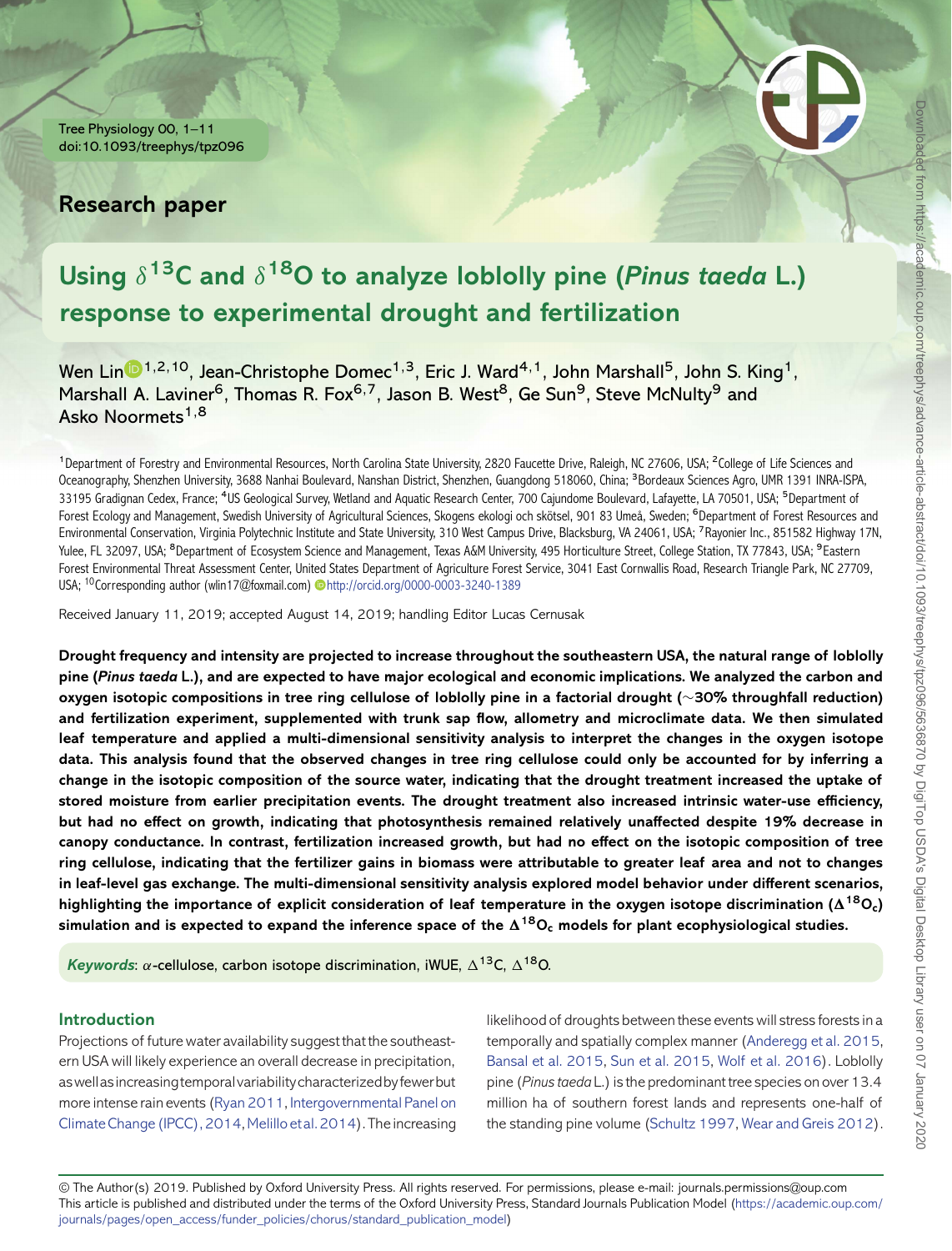Due to the large area and high productivity, this species plays a crucial role in the regional carbon budget and economic vitality of the southeastern USA (Schultz 1999). To understand the potential physiological and economic impacts of these projected changes on loblolly pine ecosystemfunctionandmanagementimplications, the Pine IntegratedNetwork: Education,MitigationandAdaptation Project (PINEMAP; [Will et al. 2015\)](#page-10-7) was implemented.

Commercial loblolly pine has been bred and selected for maximum economic productivity, aided by intensive management practices. External nutrient inputs, competition and pest control, and site preparation techniques all represent substantial inputs of resources and labor responsible for maximizing final yields and decreasing rotation length [\(Fox et al. 2007\)](#page-9-3). In particular, mid-rotation fertilization (as opposed to fertilization at stand establishment) has been found to increase growth and productivity in *P. taeda* [\(Albaugh et al. 1998,](#page-8-0) [Samuelson et al. 2001\)](#page-10-8) and is a staple of commercial forestry. Given the fundamental controls of plant allometry [\(Chen et al. 2013\)](#page-9-4), nutrient supplementation simultaneously increases leaf area and decreases root area, which are expected to narrow the trees' safety margin under severe water deficit, and increases the risk of hydraulic [failure due to catastrophic cavitation-induced embolism \(Bakker](#page-9-5) et al. 2009, [McNulty et al. 2014,](#page-10-9) [Domec et al. 2015,](#page-9-6) Noormets [et al. 2015\). Thus, quantitative understanding of the interaction](#page-10-10) between nutrient and water availability on plant physiological processes is critical for understanding carbon sequestration responses and projecting plant resilience in a drier environment.

Both drought and fertilization may influence the leaf-level gas-exchange processes [\(Farquhar et al. 1989,](#page-9-7) Brooks and [Coulombe 2009\). An early indicator of plant water stress is a](#page-9-8) decrease in stomatal conductance (*gs*, see [Table S1](https://academic.oup.com/treephys/article-lookup/doi/10.1093/treephys/tpz096#supplementary-data) available as Supplementary Data at *Tree Physiology* Online for symbols and abbreviations), which responds to the water potential gradient along the plant hydraulic pathway [\(Chaves et al. 2002,](#page-9-9) Flexas [and Medrano 2002\), whereas its limitation on photosynthesis](#page-9-10) (*A*[\) is indirect and occurs under greater water stress \(Flexas](#page-9-11) et al. 2004). However, physiological (*A*) and structural (canopy volume and leaf area) changes in loblolly pine after fertilization have been shown to vary by site, time since fertilization and genotype [\(King et al. 2008,](#page-9-12) [Maier et al. 2008,](#page-10-11) [Pell 2015\)](#page-10-12). Similarly, the reported change of canopy conductance (*Gs*; canopyaveraged *gs*) to fertilization has been variable [\(Ward et al. 2013,](#page-10-13) [2015,](#page-10-14) [Bartkowiak et al. 2015,](#page-9-13) [Wightman et al. 2016\)](#page-10-15).

Such physiological responses are documented in the isotopic composition of tree ring cellulose. Intrinsic water-use efficiency (iWUE), the leaf-level ratio of *A* to *gs*, can be inferred from stable carbon isotope ratio  $(\delta^{13}C)$ , assuming that mesophyll [conductance is relatively constant \(](#page-10-16)[Farquhar et al. 1989](#page-9-7)[,](#page-10-16) Warren and Adams 2006, [Flexas et al. 2008\)](#page-9-14). In addition, oxygen [isotope composition provides information about](#page-9-15) *gs* (Barbour 2007). Thus, pairing  $\delta^{13}$ C and  $\delta^{18}$ O data would allow differentiation between photosynthesis- and stomatal conductancedriven shifts in iWUE (dual isotope approach, Scheidegger [et al. 2000\). However, the applicability of the dual isotope](#page-10-17) method remains a matter of debate as the assumptions may not always be met [\(Scheidegger et al. 2000,](#page-10-17) Roden and Siegwolf [2012\). Alternatively, mechanistic models have allowed direct](#page-10-18) simulations of tree ring cellulose oxygen isotope discrimination  $(\Delta^{18}O_c)$  with an array of climate and physiological variables [\(Roden et al. 2000,](#page-10-19) [Barbour and Farquhar 2000,](#page-9-16) Cernusak et al. [2016\). Such models provide yet another way of evaluating the](#page-9-17) environmental impacts on  $\Delta^{18}O_c$  through sensitivity analysis (e.g., [Brooks and Mitchell 2011\)](#page-9-18).

Sensitivity analysis has been utilized widely and has shed light on the ecophysiological processes involved and the environmen[tal changes that lead to the change in](#page-10-19)  $\Delta^{18}O_c$  (Roden et al. 2000, [Brooks and Coulombe 2009,](#page-9-8) [Ogée et al. 2009,](#page-10-20) Brooks [and Mitchell 2011\). It is performed to evaluate the effects](#page-9-18) of individual parameters while keeping the others unchanged (one-dimensional sensitivity analysis thereafter). However, due to the complexity of the equations and interactions between the parameters, the relative importance of parameters defined can depend on the values of other parameters. Therefore, it is necessary to understand model behavior across all possible parameter space, and multi-dimensional sensitivity analysis, a way to explore model behavior by varying all parameters together [\(Williams and Yanai 1996\)](#page-10-21), can then be utilized to achieve this goal.

In the current study, we evaluated the physiological responses of loblolly pine to drought and fertilization at the Virginia [replicate of the PINEMAP Tier III experimental sites \(Will et al.](#page-10-7) 2015), at the northern edge of this species' distribution range. With <sup>13</sup>C compositions of tree ring cellulose, in conjunction with trunk sap flow and allometry data, we partitioned the productivity responses to structural (leaf area) versus physiological (*A*) components. Multi-dimensional sensitivity analysis for the tree ring cellulose oxygen isotope discrimination models, on the other hand, explored the model behavior across growing scenarios and provided information about source water change.

# **Materials and methods**

#### *Site description and experimental design*

The study site was located in Buckingham County, Virginia (37°27'37"N, 78°39'50"W), in the Piedmont physiographic region, with 0–15% slopes. This site represented the northernmost of the four drought and fertilization experiments established under the PINEMAP study [\(Will et al. 2015\)](#page-10-7). The study was established in 2012 in a production forest, and the understory vegetation was mechanically cleared. A thick and uniform litter layer (about 5 cm) of dead needles remains across the site. The experimental set-up was a randomized complete block factorial design with two levels of water availability and two levels of nutrient availability with four blocks. There are 30 to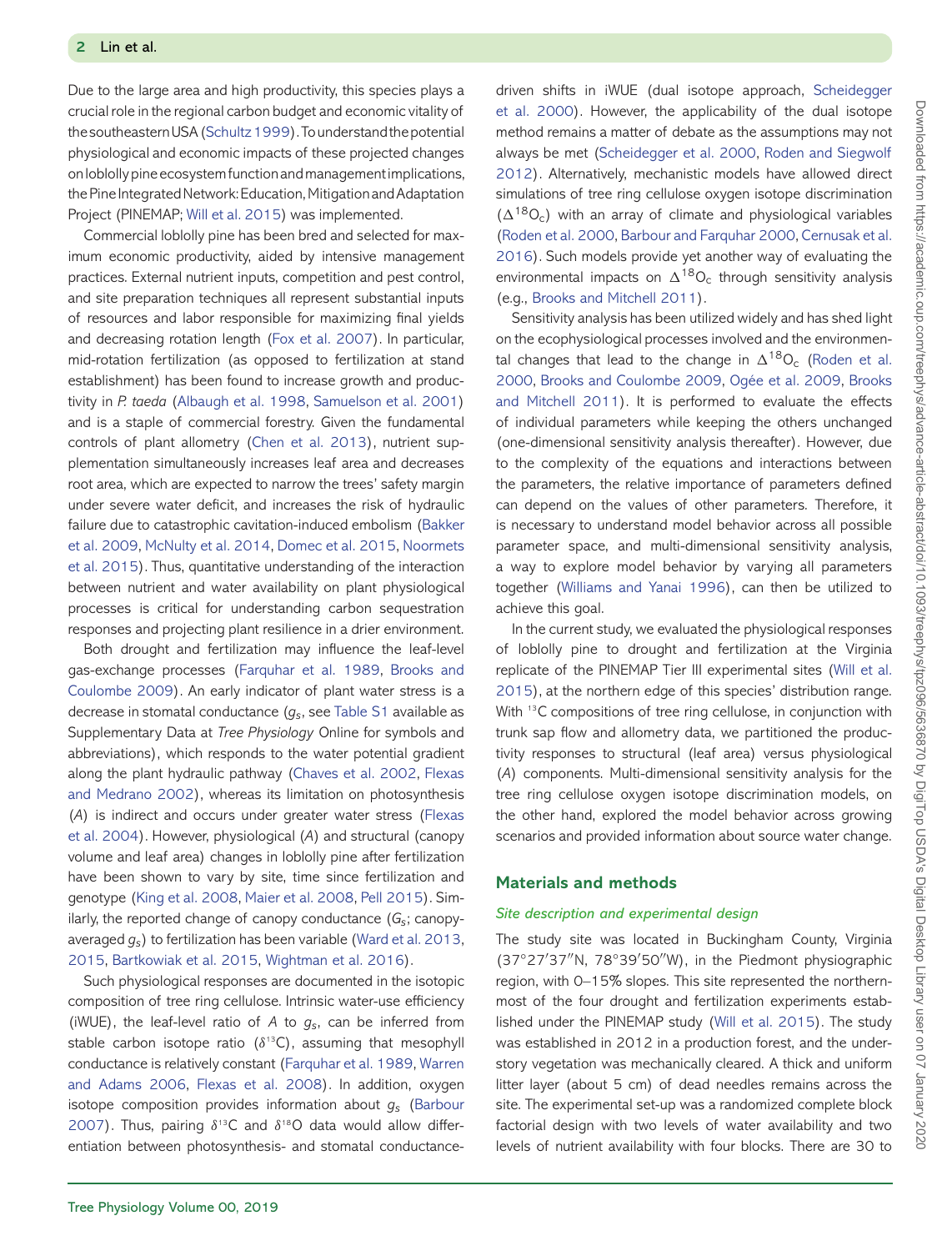53 trees for measurements within each of the 16 plots. All trees survived by 2016 in seven plots, while no more than two trees died in each of the rest of the plots. The treatments were control (C, ambient throughfall without fertilization), drought (D, 30% throughfall reduction without fertilization), fertilization (F, ambient throughfall with fertilization of a complete suite of nutrients) and fertilization plus drought (FD, throughfall reduction with fertilization). The drought treatment consisted of removing ∼30% of precipitation throughfall by troughs positioned below the live crown, alongside tree rows. The troughs were installed on both sides of a row of trees, each 0.6 m wide and about 0.3 m from each other. They ran the length of the entire plot, including border rows, and the effluent was directed downhill from all plots using drainage pipes. Given that the troughs were ∼1 m above the ground, plots were small (0.11 ha square plot, with 32.9 m at each side), and the drought treatment plots were adjacent to and intermixed with ambient rainfall plots, vapor pressure deficit (VPD) and wind speed were similar among plots. The radiation level that reached the ground was not significantly affected because the canopy was closed when the experiment started. Therefore, we assume that the effect of troughs on soil evaporation was low, even though it was not directly quantified. Fertilizer was applied at a rate of 224 kg N ha<sup>−1</sup>, 27kg P ha<sup>−1</sup>, 52kg K ha<sup>−1</sup> and 1.12 kg ha<sup>−1</sup> of micronutrient mix (6% sulfur, 5% boron, 2% copper, 6% manganese and 5% zinc; Cameron Chemical, Virginia Beach, VA, Southeast Blend) at the start of the study in April 2012. Trees represented the local open-pollinated seed source. Additional information on the experimental set-up was reported by [Will et al. \(2015\)](#page-10-7).

The soil is a well drained, fine, mixed, subactive, mesic Typic Hapludult of the Littlejoe soil series, with a silt loam surface soil and a clay loam subsoil. The depth to ground water is > 200 cm. Mean annual precipitation is 1120 mm and mean annual temperature is 13.6 ℃. The loblolly pine trees were planted as 2-year-old seedlings in 2003, and the treatments started in April 2012. Precipitation, photosynthetically active radiation, relative humidity (RH) and air temperature  $(T_a)$  were measured using micrometeorological sensors mounted above the canopy at the center of the study site. The VPD was calculated using RH and *T*<sup>a</sup> after [Campbell and Norman \(1998\)](#page-9-19). Additional information on site micrometeorology was reported by [Ward et al. \(2015\)](#page-10-14). Daily averages of wind speed and atmospheric pressure recorded at the Lynchburg International Airport weather station, VA, ∼50 km away from the study site, were obtained from National Centers for Environmental Information [\(https://www.ncdc.noaa.gov/data-access\)](https://www.ncdc.noaa.gov/data-access).

# *Estimation of aboveground biomass increment and mean daily canopy conductance*

Tree height and diameter at breast height (DBH) of all trees in each plot were measured annually during dormant seasons beginning in 2012. The aboveground biomass increment (AGBI) of each measurement tree was calculated using tree height, [DBH, age and stand density after](#page-9-20) Gonzalez-Benecke et al. (2014).

Leaf area index (LAI) was measured using a LAI-2200C Plant Canopy Analyzer (Li-Cor, Lincoln, NE, USA) on 1 April and 25 August 2015 in each plot. Monthly LAI and DBH between April and September were estimated by linear interpolation, approximating the seasonality reported for earlier years at the same site [\(Ward et al. 2015\)](#page-10-14). Monthly tree transpiration on a daily basis (kg\_water day−<sup>1</sup> ) in 2015 was estimated from sap flow measurements using thermal dissipation probes after [Granier \(1985\)](#page-9-21). The details on the approach were reported by [Ward et al. \(2015\)](#page-10-14). As leaf area within a given stand is roughly proportional to sapwood area [\(Domec et al. 2009,](#page-9-22) Tor-ngern [et al. 2017\), the monthly leaf area of the measurement tree was](#page-10-22) estimated using plot size, monthly LAI and monthly ratio of the sapwood area to the sum of sapwood area from the whole plot. Sapwood area was estimated based on DBH using the allometric relationship reported by [Gonzalez-Benecke and Martin \(2010\)](#page-9-23). Finally, the mean daily canopy conductance (mean daily *Gs*, mol m−<sup>2</sup> day−<sup>1</sup> , leaf area basis) of each measurement tree from May through September was estimated using tree transpiration, monthly VPD and monthly leaf area [\(Ward et al. 2015\)](#page-10-14).

# *Core sampling, cellulose extraction, precipitation collection and stable isotope analysis*

Increment cores of 5 mm and 12 mm diameter were collected from three out of the five representative trees per plot that were equipped with sap flow sensors. The cores were collected from the northern side of the trees at breast height (1.3 m) in January 2016, four growing seasons after the start of the drought and fertilization treatments. The cores were oven dried at 60 ℃, mounted and sanded progressively down to 1200 grit. The ring width was measured to the nearest 0.001 mm using a tree ring measuring system (Velmex Inc., Bloomfield, NY, USA) and the [cores were cross-dated using the program COFECHA \(Holmes](#page-9-24) 1983).

Latewood produced in 2015 was separated from the 12 mm cores, and α-cellulose was extracted [\(Wieloch et al. 2011,](#page-10-23) [Lin et al. 2017\)](#page-10-24). The <sup>13</sup>C and <sup>18</sup>O stable isotope ratios of  $\alpha$ cellulose were determined at the Cornell University Stable Isotope Laboratory [\(http://www.cobsil.com\)](http://www.cobsil.com) using a Thermo Delta V isotope ratio mass spectrometer (Thermo Fisher Scientific, Bremen, Germany) interfaced to a NC2500 elemental analyzer (Carlo Erba, Italy) and to a Temperature Conversion Elemental Analyzer (Thermo Fisher Scientific, Bremen, Germany). The within-run isotopic precision of the methodology using quality control standards was  $0.2\%$  for carbon and  $0.4\%$  for oxygen (K. Sparks 2015, personal communication).

Rainwater was collected at the study site on a monthly basis during the experimental period using a carboy fitted with a funnel. A small amount of mineral oil was applied to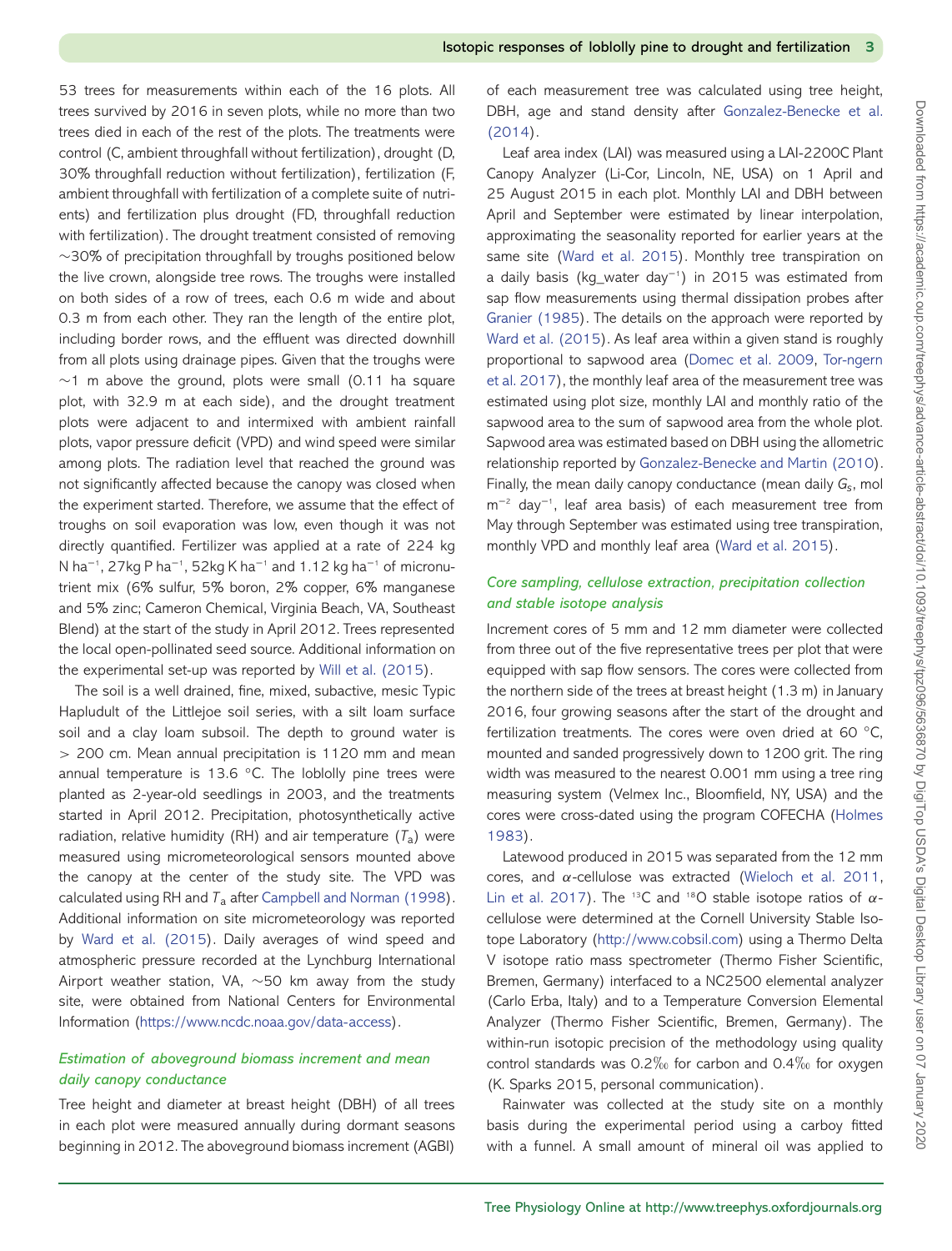reduce evaporation in the field. Oxygen isotope ratios  $(\delta^{18}O)$ were determined at the Stable Isotopes for Biosphere Science laboratory at Texas A&M University (http://sibs.tamu.edu) using a high temperature conversion elemental analyzer coupled to an isotope ratio mass spectrometer (TC/EA-IRMS; Delta V, Thermo Scientific, Waltham, MA, USA). Given the deep ground water table (>200 cm), precipitation was assumed to be the major source water for this site. Since latewood cellulose was used for isotopic analysis, we considered precipitation from May through September a good proxy for source water in our site. However, the water sample collected from 29 May to, and 16 June was missing. Thus we calculated precipitation  $\delta^{18}$ O  $(\delta^{18}O_p)$  from four periods in 2015: 17 June–16 July, 17 July– 21 August, 22 August–16 September and 16 September–6 October. The average  $\delta^{18}O_p$  was weighed by the amount of rain water collected during each period.

Carbon isotope discrimination  $(\Delta^{13}C_c, \%_0)$  was calculated as:

$$
\Delta^{13}C_{c} = \frac{\delta^{13}C_{a} - \delta^{13}C_{c}}{1 + \delta^{13}C_{c}} , \qquad (1)
$$

where  $\delta^{13}C_c$  is the <sup>13</sup>C isotopic ratio of the extracted  $\alpha$ -cellulose and  $\delta^{13}C_a$  is the isotopic ratio of the air. Given that VPD at the site was mostly within low to medium levels  $(<2$  kPa), boundary layer conductance was relatively high (6.4 mol m−<sup>2</sup> s−<sup>1</sup> ), and that evidence for variable mesophyll conductance across genotypes and water availabilities is lacking for this species [\(Wilson 2014\)](#page-10-25), iWUE was calculated as:

iWUE = 
$$
c_a \frac{b - \Delta^{13}C_c}{1.6(b - a)}
$$
, (2)

where  $\alpha$  is the discrimination against  $^{13}CO<sub>2</sub>$  during diffusion through the stomata  $(4.4\%)$ , *b* is the net discrimination due to carboxylation (27-) and *c*<sup>a</sup> is ambient CO2 concentration. The annual averages of  $c_a$  and  $\delta^{13}C_a$  were calculated from monthly atmospheric CO<sub>2</sub> concentration and  $\delta^{13}C_{a}$  values obtained from the sampling station of Scripps CO<sub>2</sub> Program at La Jolla Pier, CA, USA [\(http://scrippsco2.ucsd.edu/data/atmospheric\\_co2/ljo\)](http://scrippsco2.ucsd.edu/data/atmospheric_co2/ljo).

Oxygen isotope discrimination of cellulose ( $\Delta^{18}O_c$ ,  $\%$ <sub>0</sub>) was calculated as:

$$
\Delta^{18}O_c = \frac{\delta^{18}O_c - \delta^{18}O_p}{1 + \delta^{18}O_p \sqrt{1000}},
$$
\n(3)

where  $\delta^{18}O_c$  is the <sup>18</sup>O isotopic ratio of the extracted  $\alpha$ -cellulose and  $\delta^{18}O_p$  is that of the collected precipitation at the study site. Because the plots were spatially collocated and trees were of the same species and age, we began by assuming that the source water  $\delta^{18}O$  across treatments was similar, and that the differences in  $\Delta^{18}O_c$  reflected the difference in the evaporative process at the leaves affected by different treatments. We then use sensitivity analyses to test this assumption.

# *Sensitivity analyses of*  $\Delta^{18}O_c$  *models*

Similar to [Brooks and Mitchell \(2011\)](#page-9-18), we evaluated the sensitivity of tree ring cellulose oxygen isotope discrimination  $(\Delta^{18}O_c)$  contributed by three component processes: evaporative enrichment at evaporative sites [\(Farquhar et al. 2007\)](#page-9-25), the Péclet effect describing  $\Delta^{18}$ O in the bulk leaf water (Cernusak [et al. 2016\) and the fractionations in cellulose biosynthesis](#page-9-17) [\(Barbour and Farquhar 2000\)](#page-9-16).

The evaporative enrichment at the evaporative sites  $(\Delta^{18}O_e)$ [was calculated with the modified Craig–Gordon model \(Farquhar](#page-9-25) et al. 2007):

<span id="page-3-2"></span>
$$
\Delta^{18}O_e = (1+\epsilon^+)\left[ (1+\epsilon_k)\left(1-\frac{w_a}{w_i}\right) + \frac{w_a}{w_i} \left(1+\Delta^{18}O_v\right) \right] - 1,
$$
\n(4)

where  $\epsilon^+$  is equilibrium fractionation coefficient and a function of leaf temperature  $(T_1)$ ,  $\epsilon_k$  is the kinetic fractionation coefficient and a function of the ratio of *gs* and boundary layer conductance  $(q_b)$ ,  $w_a$  is the vapor pressure of the atmosphere and a function of  $T_a$  and RH,  $w_i$  is the saturated vapor pressure inside leaves and a function of  $T_1$  and  $\Delta^{18}O_v$  is the enrichment of atmospheric water vapor above source water and is equal to  $-\epsilon^+$  under wellmixed outdoor conditions [\(Barbour 2007,](#page-9-15) [Song et al. 2014a\)](#page-10-26). As the variation of  $\Delta^{18}O_v$  across the site was considered negligibly small due to the small plot size and mixing of air, it was calculated using  $T_a$  instead of  $T_1$  for each of the simulation scenarios in the sensitivity analysis.

The average isotopic enrichment of bulk leaf water at steady state  $(\Delta^{18}O_l)$  was modeled by considering the Péclet effect  $(\wp)$ :

$$
\Delta^{18}O_{L} = \Delta^{18}O_{e}\left(\frac{1 - e^{-\wp}}{\wp}\right),\tag{5}
$$

where  $\wp$  is the Péclet number, a function of effective path length  $(L)$ , transpiration  $(E)$ , molar density of water  $(C')$  and diffusivity of  $H_2^{18}O$  (D'; Eq. [6\)](#page-3-0). *E* is a function of  $g_s$ ,  $g_b$ , atmospheric pressure (*p*a) and leaf-to-air VPD [\(Song et al. 2014](#page-10-26)*a*, Eq. [7\)](#page-3-1). D is dependent on  $T<sub>1</sub>$ , while *L* is usually an empirically fitted value [\(Barbour 2007\)](#page-9-15).

$$
\wp = \frac{LE}{CD'},\tag{6}
$$

<span id="page-3-0"></span>
$$
E = \frac{w_{i} - w_{a}}{\rho_{a} \left(g_{s}^{-1} + g_{b}^{-1}\right)},
$$
\n(7)

<span id="page-3-1"></span>Finally,  $\Delta^{18}O_c$  [was estimated following](#page-9-16) Barbour and Farquhar (2000) as:

<span id="page-3-3"></span>
$$
\Delta^{18} \mathsf{O}_{\mathsf{c}} = \Delta^{18} \mathsf{O}_{\mathsf{L}} \left( 1 - p_{\mathsf{ex}} p_{\mathsf{x}} \right) + \varepsilon_{\mathsf{wc}}, \tag{8}
$$

where  $p_{ex}$  is the proportion of oxygen atoms that exchanges with source water during cellulose formation,  $p_x$  is the propor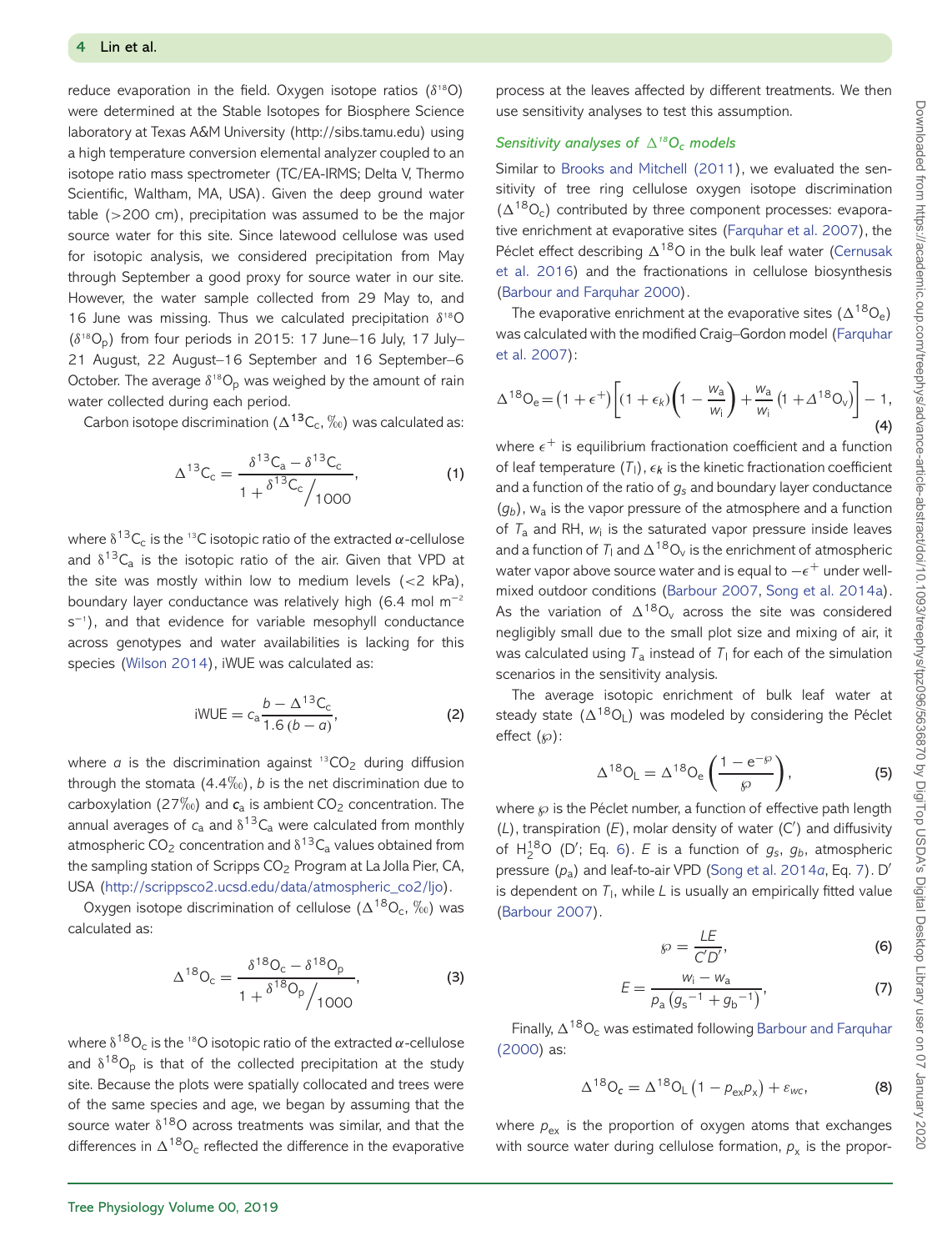tion of source water at the site of cellulose formation (thus its value equals 1 for trunk wood) and  $\varepsilon_{wc}$  is the isotope fractionation of 27 $\%$ <sub>0</sub>, associated with the oxygen atom exchange between water and carbonyl groups.

Equations [4](#page-3-2)[–8](#page-3-3) require  $T_a$ ,  $T_l$ , RH,  $g_s$ ,  $g_b$ , L and  $p_{ex}$  as input parameters. The parameters *L* and  $p_{\text{ex}}$  were assumed constant across the treatments. *L* was set to 33 mm, corresponding [to mean values reported for conifers by](#page-9-18) Brooks and Mitchell (2011), while  $p_{ex}$  was set as 0.4, similar to Cernusak et al. (2005) and [Keel and Weigt \(2016\). Using an exponential](#page-9-26) *L*-*E* relationship as reported by [Song et al. \(2013\)](#page-10-27) did not improve the fit between simulated values with observations, except when paired with the *p*ex value used for *Pinus rigida* (Song et al. 2014*a*[\). Considering the lack of measurements in loblolly pine](#page-10-26) and the similarity of the trends exhibited in sensitivity analyses by these two approaches, we decided to use the values of *L* as reported by [Brooks and Mitchell \(2011\)](#page-9-18) and D. Yakir (2017, personal communication). Although *p*ex has been reported to vary within and across species [\(Gessler et al. 2009,](#page-9-28) Song et al. 2014*b*, [Cheesman and Cernusak 2017\), we used a fixed value](#page-10-28) considering that: (i) the majority of studies report  $p_{ex} \approx 0.4$ [\(Gessler et al. 2014\)](#page-9-30), (ii) current evidence for the effect of longterm water supply conditions on  $p_{ex}$  of the same species is weak [\(Song et al. 2014](#page-10-28)*b*, [Cheesman and Cernusak 2017\)](#page-9-29) and (iii) to the extent that it could vary, the within-treatment variability of *pex* probably exceeded that between treatments [\(Song et al. 2014](#page-10-28)*b*; X. Song, 2018, personal communication).  $g_b$  was calculated with the growing season mean wind speed (2.0 m s<sup>−1</sup>) and needle diameter (*d*) for loblolly pine (1.5 mm; Campbell and [Norman 1998\). As a result, the parameters](#page-9-19) *T*a, RH, *g*<sup>s</sup> and leaf-to-air temperature difference  $(T_1 - T_a)$ , to decouple  $T_1$  from *T*a) were selected for one- and multi-dimensional sensitivity analyses.

One-dimensional sensitivity analysis was performed first to evaluate the effects of individual parameters. The reference conditions for this analysis were chosen as the growing season (May–September 2015) average daytime (6:00 h to 21:00 h) *T*<sub>a</sub> (24.3 °C), RH (69%) and *G*<sub>s</sub> measured in the control plots in 2013 (67 mmol m−<sup>2</sup> s−<sup>1</sup> , unpublished data). Although *T*<sup>a</sup> and RH are expected to be similar across the plots, all four parameters were allowed to vary for better comparison to that of the multi-dimensional sensitivity analysis.

Multi-dimensional sensitivity analysis was conducted to explore model behavior by varying all four parameters (*T*a, RH, *g*<sup>s</sup> and *T*l*-T*a) together. We limited the parameter space, in this case a 4-dimensional hypervolume, to realistically observed or modeled ranges. Firstly, only the observed joint parameter space of *T*<sup>a</sup> and RH, as measured at the site [\(Figure 1a\)](#page-4-0), was used. For instance, at air temperature of 30 °C, RH ranged from 30% to 80% in the sensitivity analysis. A second effort to limit the parameter space was to set an upper limit for *g*<sup>s</sup> using the relationship between *G*<sup>s</sup> and VPD (Eq. [9,](#page-4-1) the solid line in



<span id="page-4-0"></span>Figure 1. (a) The relationship between air temperature and relative humidity in 2015. The data include half-hour measurements between 6:00 h and 21:00 h from may to September. (b) The relationship of VPD and canopy conductance  $(G_s)$ . The solid line is a visualization of Eq. [9,](#page-4-1) indicating the upper limit of the canopy conductance at a given VPD. The data are based on trunk sap flow measurements at the study site conducted in 2013.

[Figure 1b\)](#page-4-0) based on measurements at the same study site in 2013 (unpublished data, [Figure 1b\)](#page-4-0). To minimize the limiting light effect on G<sub>s</sub> when light is below saturation in the morning and afternoon, only data between 10:00 h and 16:00 h were used.

<span id="page-4-1"></span>
$$
G_{s} \left( \text{mmol m}^{-2} \text{s}^{-1} \right)
$$
  
\n
$$
\leq \begin{cases} 400, & \text{for VPD} \leq 0.35 \text{ kPa} \\ 250 - 145 \text{ln(VPD)}, & \text{for VPD} > 0.35 \text{ kPa} \end{cases}
$$
 (9)

Conifer needles are usually well coupled with the atmosphere [\(Jarvis and McNaughton 1986\)](#page-9-31), yet *T*l*-T*<sup>a</sup> as high as 5 ◦C have been noted [\(Martin et al. 1999,](#page-10-29) [Aubrecht et al. 2016\)](#page-9-32). Thus we [simulated the ranges of](#page-9-19) *T*l*-T*<sup>a</sup> using Eq. [10,](#page-4-2) following Campbell and Norman (1998).

<span id="page-4-2"></span>
$$
T_1 - T_a = \frac{\gamma^*}{s + \gamma^*} \left( \frac{R_{ni}}{(g_{Ha} + g_r) c_p} - \frac{\gamma PD}{p_a \gamma^*} \right),
$$
 (10)

where  $\gamma^*$  is apparent psychrometric constant and a function of *g*s, *g*b, wind speed (*u*) and *d*; *s* is the slope of saturation mole fraction function and a function of  $T_a$  and  $p_a$ ,  $R_{ni}$  is radiation load and a function of absorbed radiation, emissivity of surfaces and the Stefan-Boltzmann constant,  $g_{Ha}$  is the boundary layer conductance for heat and a function of *u* and *d*, *g*<sup>r</sup> is radiative conductance and a function of *T*<sup>a</sup> and *cp* is specific heat of air at constant pressure. Our analysis of Eq. [10](#page-4-2) indicated that *T*l-*T*<sup>a</sup> was sensitive to radiation load and low wind speed. That is, the range of *T*l-*T*<sup>a</sup> was calculated using minimal and maximal *Rni* as well as minimal *u*. The details of the simulation are included in Note S1 available as Supplementary Data at *Tree Physiology* Online.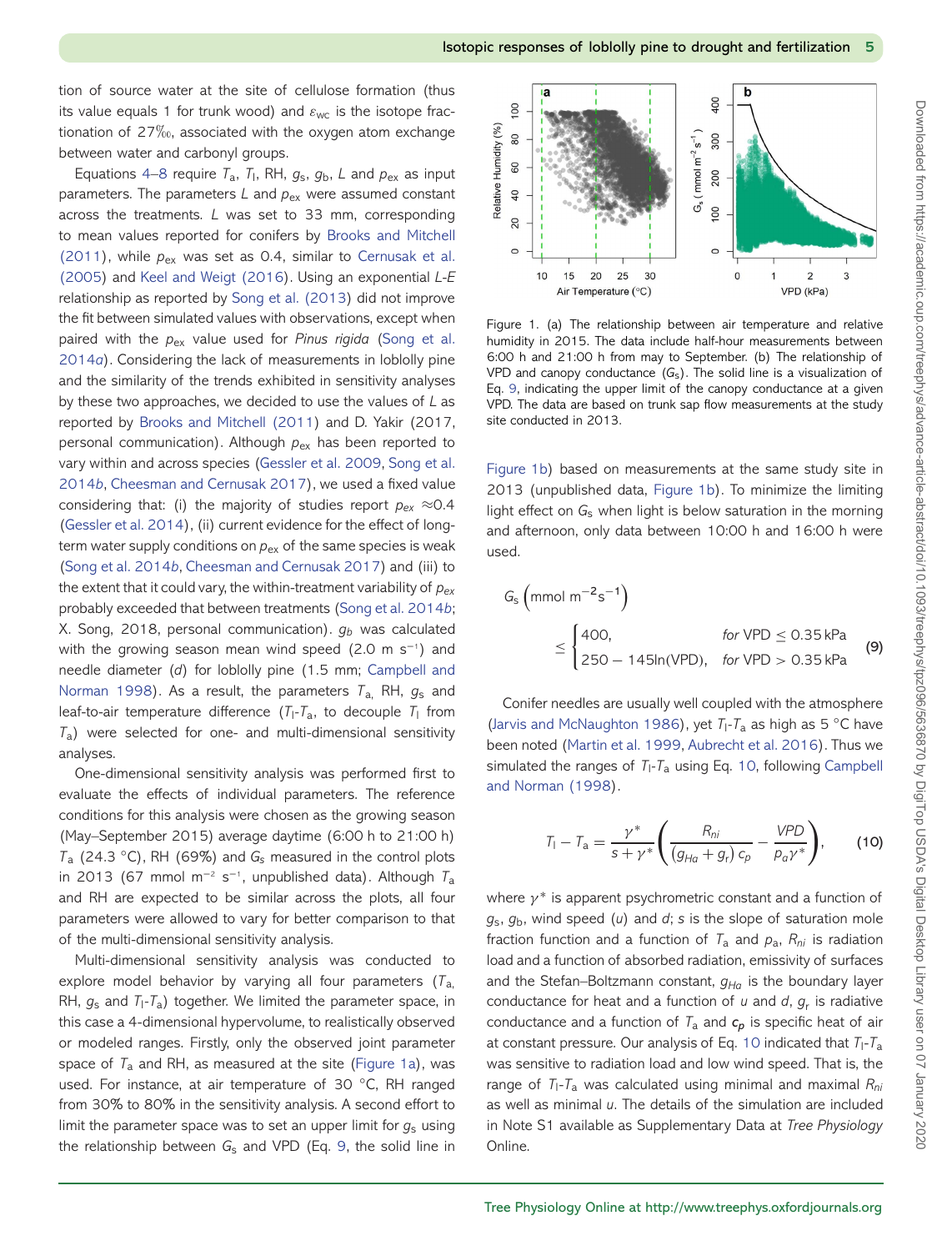Given the small plot size and proximity of different treatment plots, *T*<sup>a</sup> and RH are considered the same among plots and treatments. Thus, any change in  $\Delta^{18}O_c$  in the treatment plots was attributed to changes in *gs* and *Tl-T*<sup>a</sup> due to our treatments.

#### *Statistical analysis*

Statistical analyses were performed in R software (version 3.3.2, [R Development Core Team 2016\)](#page-10-30). Two-way ANOVA was used to evaluate the effects of drought and fertilization on AGBI, iWUE and  $\Delta^{18}O_c$ . Due to a single outlier in iWUE, which was more than three times the interquartile range above the third quantile, Type III sum of squares was considered in ANOVA of iWUE, without considering the block effect. As the number of trees with available sap flux measurements varied among plots, we used a mixed-effect model to evaluate the effects of drought and fertilization on mean daily canopy conductance using 'lme4' package [\(Bates et al. 2015\)](#page-9-33). Drought and fertilization were treated as fixed factors, while block and month were considered random factors. The *P*-values were obtained using Sat[terthwaite's approximation in 'lmerTest' package \(Kuznetsova](#page-10-31) et al. 2017). Given that LAI is a stand-level variable and was measured twice in 2015, the same procedure was applied to LAI measurements, except that measurement date was treated as the only random factor.

# **Results**

#### *Aboveground biomass and leaf area*

Four growing seasons after implementing the experimental treatments, fertilization significantly increased growth of loblolly pine. Although tree heights were similar across treatments  $(P = 0.38$  for drought effect and  $P = 0.24$  for fertilization effect, *n* = 12), LAI [\(Figure 2a\)](#page-5-0) and AGBI (*n* = 12, [Figure 2b\)](#page-5-0) were consistently greater in fertilized plots at both ambient and reduced water availability ( $P = 0.05$  for both LAI and AGBI). Their response to drought were not statistically significant  $(P = 0.60$  and  $P = 0.34$  for LAI and AGBI, respectively), and there were no significant interactions between treatments. On average, peak LAI under fertilization was 3.45 m² m<sup>−2</sup>, or 12% higher than in unfertilized plots, while the average AGBI in 2015 was 21.9 kg per tree under fertilization, 29% higher compared with the reference treatment [\(Figure 2b\)](#page-5-0).

# *Canopy conductance, iWUE and observed*  $\Delta^{18}O_c$

Mean daily canopy conductance (mean daily *Gs*), calculated from tree transpiration, ranged from 0.5 to 11.3 kmol  $H_2O$ m−<sup>2</sup> day−<sup>1</sup> from May through September. Due to the large variance among individual trees (e.g., the coefficient of variation was 0.52 for D treatment and 0.66 for the control), the treatments did not significantly differ. However, Cohen's *d* was 0.45



<span id="page-5-0"></span>Figure 2. Arithmetic means (bars) and standard errors (whiskers) of physiological variables under different treatments (C: control, D: drought only, F: fertilization only, FD: fertilization and drought). (a) Annual mean leaf area index (LAI), (b) aboveground biomass increment (AGBI), (c) mean daily canopy conductance (mean daily *Gs*), (d) intrinsic water use efficiency (iWUE) and (e) the observed tree ring cellulose oxygen isotope discrimination ( $\Delta^{18}O_c$ ). \*Represents significance at 5% level,  $***$ represents significance at 1 $\%$ <sub>0</sub> level, while <sup>ns</sup> represents not significant.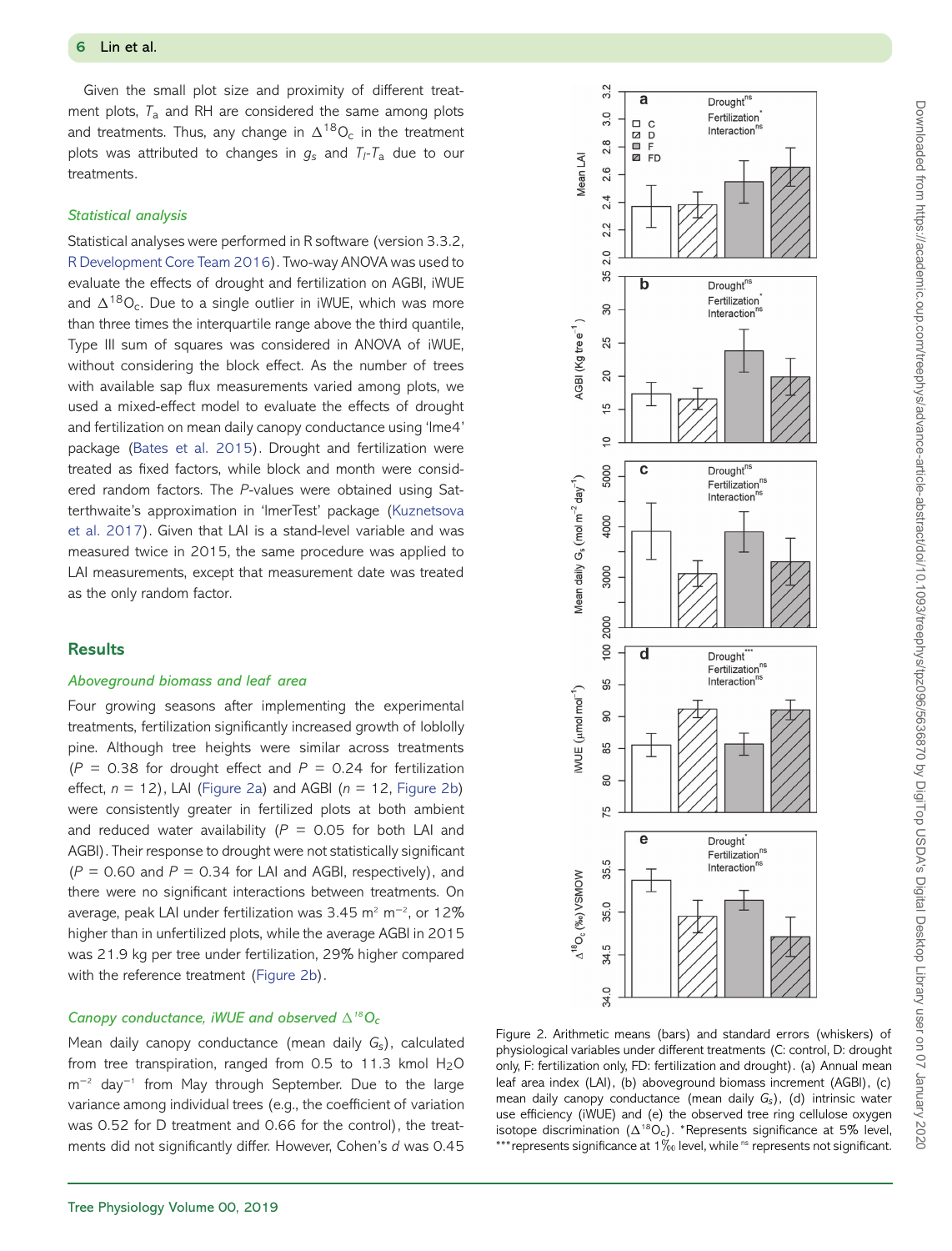and 0.007 for drought and fertilization treatments, indicating medium and negligible effect sizes, respectively.

Intrinsic water-use efficiency was 85.6  $\pm$  1.2 µmol mol<sup>-1</sup> (mean  $\pm$  SE,  $n = 24$ , see [Table S2](https://academic.oup.com/treephys/article-lookup/doi/10.1093/treephys/tpz096#supplementary-data) available as Supplementary Data at *Tree Physiology* Online) in C and F treatments and 91.1  $\pm$  1.0 µmol mol<sup>-1</sup> in drought treatments (D and FD, *n* = 24, [Figure 2d\)](#page-5-0). Fertilization had no effect on iWUE  $(P = 0.99, n = 12)$ , while the effect of drought was significant (*P* = 0.001, *n*=12). There was no interaction between the fertilization and drought treatments, with drought affecting iWUE similarly at both ambient and elevated nutrient availability. The observed oxygen isotope discrimination ranged from 33.4 $\%$ to 36.3-, with a significant drought-induced decrease at both ambient and operational nutrient supply (*n* = 12, [Figure 2e,](#page-5-0) see [Table S2](https://academic.oup.com/treephys/article-lookup/doi/10.1093/treephys/tpz096#supplementary-data) available as Supplementary Data at *Tree Physiology* Online).

#### *18Oc simulation and sensitivity analyses*

The simulated tree ring cellulose oxygen isotope discrimination was calculated for 2015 growing season mean *T*<sup>a</sup> (24.3 ◦C) and RH (69%), and *Gs* from the control plots in 2013 (67 mmol m<sup>−2</sup> s<sup>−1</sup>), yielding 33.4‰. With summer rains (from June through September of 2015) as source water, which had a weighted average  $\delta^{18}$ O of  $-5.0\%$ , the observed  $\Delta^{18}$ O<sub>c</sub> in the control treatment was 35.4 $\%$ o or 2.0 $\%$ o higher than the modeled estimate.

The one-dimensional sensitivity analysis (see [Figure S1](https://academic.oup.com/treephys/article-lookup/doi/10.1093/treephys/tpz096#supplementary-data) available as Supplementary Data at *Tree Physiology* Online) indicated that except for  $T_1$ - $T_a$ , any increases of  $T_a$ , RH and  $g_s$  would decrease the simulated  $\Delta^{18}O_c$ . The effects of  $T_1$ - $T_a$  and  $g_s$  on  $\Delta^{18}O_c$  were similar in magnitude but opposite in sign.

The responses of  $\Delta^{18}O_c$  to changes in  $g_s$  and  $T_1$  under a range of scenarios of possible *T*<sup>a</sup> and RH combinations are shown in the multi-dimensional sensitivity analysis [\(Figure 3\)](#page-7-0). The parameter space was then restricted to observed environmental conditions and corresponding ranges of *gs* and *T*l*-T*<sup>a</sup> (Eq. [9](#page-4-1) and [10,](#page-4-2) respectively); the unlikely parameter combinations are not discussed. Similar to the one-dimensional sensitivity analysis, the relationship between  $\Delta^{18}O_c$  and  $g_s$  decreased monotonically, although  $\Delta^{18}O_c$  was more sensitive to changes in  $g_s$  when RH was low and  $T_1 - T_a$  was high [\(Figure 3d and i\)](#page-7-0). In contrast,  $\Delta^{18}O_c$  increased monotonically with  $T_1$ - $T_a$  in most scenarios. Notably, this relationship could become reversed at low RH and high *gs* (i.e., the areas next to those shaded in dark gray in [Figure 3d, e, i and j\)](#page-7-0). However, such conditions occurred less than 4% of the time during the growing season of 2015.

# **Discussion**

No interactions between treatments were detected for any of the response variables. Therefore, the direct effects of drought and fertilization are discussed separately.

#### *Tree responses to drought*

The 30% reduction of throughfall led to an average of 8.4%  $(24.6 \pm 0.32\% \text{ vs } 16.2 \pm 0.02\%)$  decline in soil water content in the top 15 cm [\(Bracho et al. 2018\)](#page-9-34) and increased the iWUE of loblolly pine by 7.6% ( $P < 0.01$ ) at both ambient and elevated nutrient availability [\(Figure 2d\)](#page-5-0). Although ANOVA did not deem the drought response in *gs* statistically significant due to high among-tree variability, Cohen's  $d = 0.45$  showed the treatment response (21% below reference) to be of intermediate magnitude. More importantly, the increasing of iWUE indicates a decline in *gs* in response to drought. Given the muted responses of LAI and AGBI [\(Figure 2a and b\)](#page-5-0) to drought, photosynthesis (*A*) must have remained relatively unaffected. As iWUE represents the leaf-level ratio of *A* to *gs*, the increased iWUE under drought suggests a decline in *g*s. Therefore, we consider the decline in *gs* observed in the current study as physiologically significant.

The multi-dimensional sensitivity analysis of  $\Delta^{18}O_c$  models [\(Figure 3\)](#page-7-0) helps us understand the physiological responses of loblolly pine to drought. The relationship between  $\Delta^{18}O_c$  and  $T_I$ - $T_a$ increasesmonotonically, exceptat low RHand high*g*<sup>s</sup> [\(Figure 3d\)](#page-7-0). However, given that such combination of *T*<sup>a</sup> and RH occurred only rarely  $(<$  4% of the time in the 2015 growing season), it is unlikely that such a reversed relationship would affect the simulated  $\Delta^{18}O_c$ substantially. Therefore, when we focused on a representative response surface of  $\Delta^{18}O_c$  to  $g_s$  and  $T_1$ - $T_a$  [\(Figure 4\)](#page-7-1), the decrease of  $q_s$  was expected to increase  $\Delta^{18}O_c$  (vertical yellow arrow in [Figure 4\)](#page-7-1). As  $T_1$ - $T_a$  probably increases due to the decrease of  $g_s$ ,  $\Delta^{18}$ O<sub>c</sub> is also expected to increase (horizontal yellow arrow in [Figure 4\)](#page-7-1). Yet, the observed  $\Delta^{18}O_c$  under drought was actually significantly lower than in non-drought plots [\(Figure 2e\)](#page-5-0), directly opposite to the model prediction (Eqs [4–](#page-3-2)[8,](#page-3-3) [Figure 4\)](#page-7-1). Given that the effective path length has a limited influence on  $\Delta^{18}O_c$  (Ogée [et al. 2009\) and that drought had a limited effect on tree growth in](#page-10-20) our current study, the most plausible explanation for the observed change in  $\Delta^{18}O_c$  is a change in the  $\delta^{18}O$  of source water. As to where exactly the <sup>18</sup>O-depleted water in the drought treatment came from, we can only speculate, because soil water was not sampled during this study.

The winter precipitation (366 mm from November 2014 through March 2015), released mostly as snow thaw, amounted to 180% of the water-holding capacity of the soil (as per gSSURGO (Gridded Soil Survey Geographic Database, [https://](https://gdg.sc.egov.usda.gov/) [gdg.sc.egov.usda.gov/\)](https://gdg.sc.egov.usda.gov/)), and could thus easily have reset the soil water  $\delta^{18}$ O values by the start of the 2015 growing season, including the drought treatment plots. Due to the input of more enriched summer precipitation (see [Figure S2](https://academic.oup.com/treephys/article-lookup/doi/10.1093/treephys/tpz096#supplementary-data) available as Supplementary Data at *Tree Physiology* Online) and evaporation of surface soil water, it is expected that surface soil water was more <sup>18</sup>O-enriched than subsoil water at our study site during the 2015 growing season. In particular, surface soil water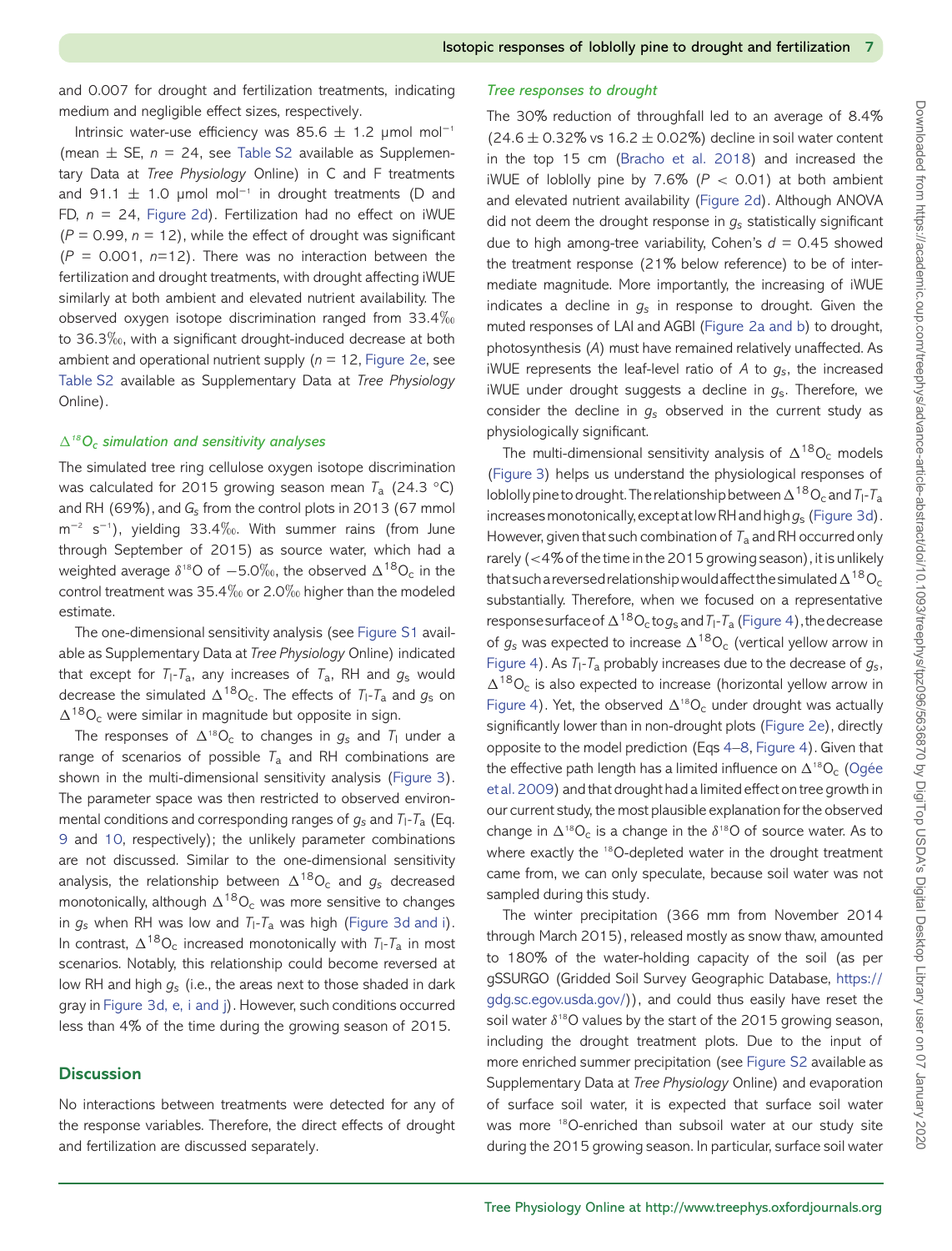

<span id="page-7-0"></span>Figure 3. The multi-dimensional sensitivity analysis for simulated oxygen isotope discrimination of tree ring cellulose (simulated  $\Delta^{18}O_c$ ), varying with air temperature  $(T_a)$ , relative humidity (RH), leaf-to-air temperature difference  $(T_1-T_a)$  and stomatal conductance  $(g_s)$ . The area shaded in dark gray indicates unlikely simulation results due to the canopy conductance–VPD relationship described by Eq. [9,](#page-4-1) while the area shaded in light gray indicates simulation beyond the limits of  $T_1 - T_a$ .



<span id="page-7-1"></span>Figure 4. The simulated oxygen isotope discrimination of tree ring cellulose (simulated  $\Delta^{18}O_c$ ) with varying leaf-to-air temperature difference  $(T_1 - T_a)$  and stomatal conductance  $(g_s)$  at site mean air temperature  $(T_a = 24.3 °C)$  and relative humidity (RH = 69%) of 2015 growing season. The arrows in the plot indicate the directions of changes in *gs* and  $T_1$ - $T_a$  under shifting water and nutrient availability.

of the drought plots was likely more enriched in 18O due to evaporation, by a simple calculation using Rayleigh equation. With comparable leaf area and 30% less new water input, it is easy to see that the drought plots would deplete the newly available surface water sooner than non-drought treatments, and depend more on water stored from previous rain events, as reported previously [\(Tang and Feng 2001\)](#page-10-32). It is also likely that water from the earlier precipitation events, with lower  $\delta^{18}O$ , is closer to the surface in drought than in non-drought plots,

further contributing to a possible shift in source water. In a similar study with precipitation reduction from an arid site in New Mexico, USA, [Grossiord et al. \(2017\)](#page-9-35) reported seasonal water source change for both piñon pine (*Pinus edulis*) and oneseed juniper (*Juniperus monosperma*) by sampling xylem and soil water directly. Even though the current study was conducted in a mesic ecosystem, in a much wetter climate (see Site description and experimental design), the  $\delta^{18}$ O of latewood  $\alpha$ cellulose suggested a similar change of drought-exposed trees to a different water source.

#### *Tree responses to fertilization*

The reported effects of nutrient availability on iWUE in trees have [been mixed \(Elhani](#page-9-8)[et](#page-9-8)[al.](#page-9-8)[2005,](#page-9-8) [Balster et al. 2009,](#page-9-37) Brooks and Coulombe 2009, [Brooks and Mitchell 2011,](#page-9-18) Cornejo-Oviedo [et al. 2017\). Of the limited measurements of](#page-9-38)  $\delta^{13}$ C in loblolly pine foliage, the most relevant in the current context is a companion study at a similar experimental site in Georgia, USA that showed a short-lived increase in foliar  $\delta^{13}$ C (Samuelson et al. [2014\). This effect was detected only in the year of treatment,](#page-10-33) which is consistent with our current observation of no response to fertilization in iWUE 4 years into the experiment. In the current study, the mean daily *Gs* did not respond to fertilization [\(Figure 2c\)](#page-5-0), with a negligible effect size (Cohen's  $d = 0.007$ ). When combined with the lack of an iWUE response, this suggests that leaf-level *A* was also not affected by fertilization. Given that both AGBI and LAI increased under fertilization (at both ambient and reduced water availability; [Figure 2a and b\)](#page-5-0),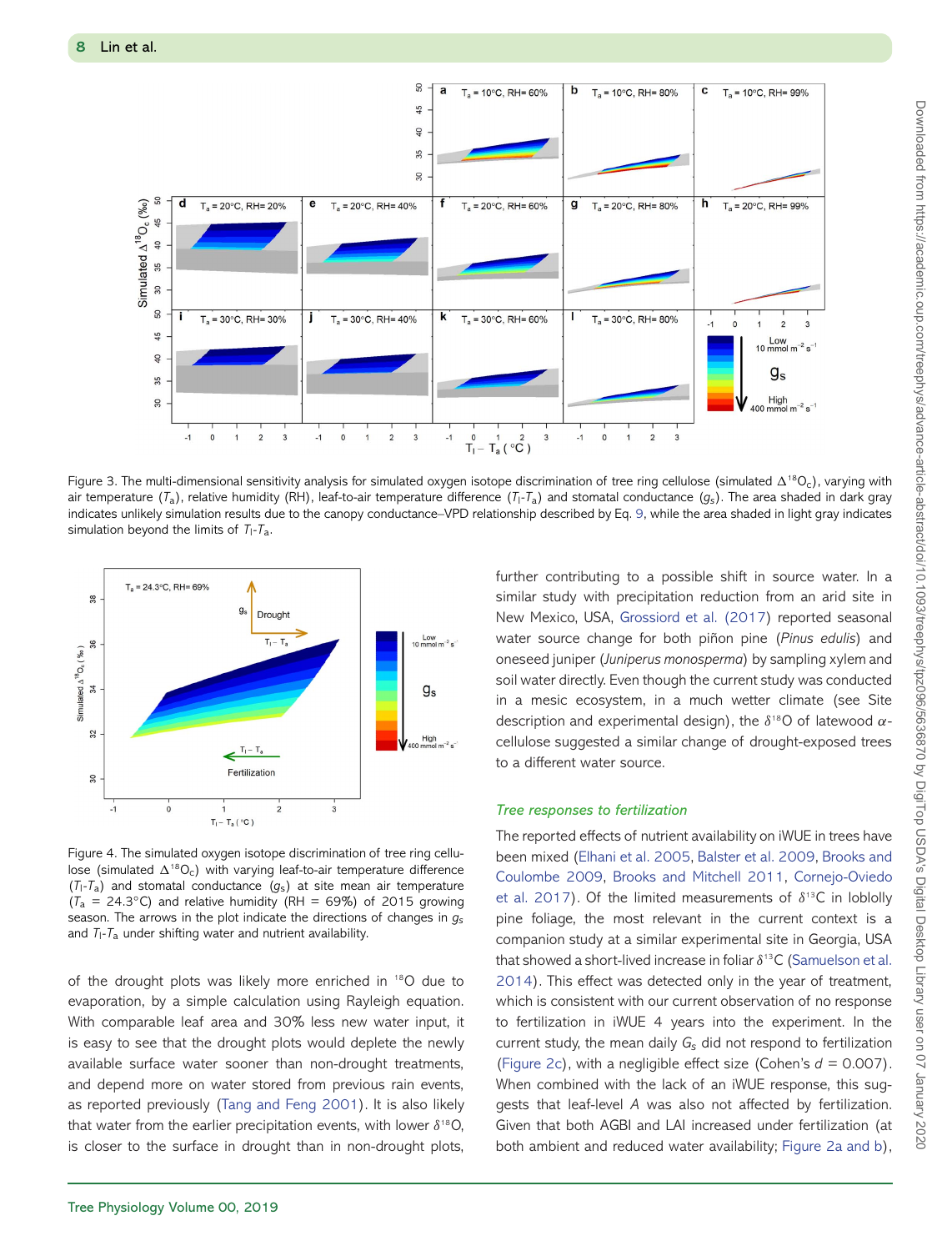we conclude that the increase in AGBI was driven by LAI rather than by leaf-level photosynthetic capacity, consistent with earlier reports [\(Samuelson et al. 2001,](#page-10-8) [Gough et al. 2004\)](#page-9-39).

As discussed earlier, *gs* did not respond to fertilization. However, a smaller mean *T*l*-T*<sup>a</sup> is expected due to greater self-shading from increased LAI under fertilization [\(Figure 2a\)](#page-5-0). Such change may lead to a decrease in  $\Delta^{18}O_c$  (green arrow in [Figure 4\)](#page-7-1). Therefore, we expect the simulated  $\Delta^{18}O_c$  to remain unchanged or decrease slightly under fertilization. As the observed change in  $\Delta^{18}O_c$  was not statistically significant [\(Figure 2e\)](#page-5-0), the model prediction was consistent with observations.

## *Implications for tree ring cellulose*  $\Delta^{18}$ O studies

While uncertainties remain in capturing fractionations in the post-photosynthesis processes for tree ring cellulose  $\Delta^{18}O$ [\(Gessler et al. 2014\)](#page-9-30), good overall agreement between simulation and observation of latewood cellulose of evergreen species from temperate zones has been reported [\(Ogée et al. 2009\)](#page-10-20). In the current study, given the uncertainties in estimating *L* and  $p_{\text{ex}}$ , and the assumptions of  $T_l = T_a$ ,  $\Delta^{18}O_v = -\varepsilon^+$  and source water  $\delta^{18}$ O equals to precipitation  $\delta^{18}$ O, the difference between simulated and observed  $\Delta^{18}O_c$  in the control plots was around 2-, indicating a reasonable simulation. However, the lack of actual source water measurements did not allow us to test our estimate that droughted trees accessed more 18O-depleted water, and we were not able to evaluate the response dynamics because only one year of tree rings were sampled. Therefore, we advise future investigations to measure all potential sources of water such as soil and xylem water, and to take advantage of the full time series of tree ring isotopic records, including that of pretreatment, when embarking on research involving tree ring stable isotopes like ours.

Although a limited number of parameters are needed for  $\Delta^{18}O_c$  models, their impacts on simulation are not immediately obvious. Our one-dimensional sensitivity analyses indicated [similar responses to those reported by others \(Roden et al.](#page-10-19) 2000, [Brooks and Coulombe 2009,](#page-9-8) [Brooks and Mitchell 2011\)](#page-9-18). In contrast, the multi-dimensional sensitivity analysis explored model behavior across the possible parameter space and shows relationships that are not self-evident [\(Figure 3\)](#page-7-0). For example, the effect of  $g_s$  on  $\Delta^{18}O_c$  varies with RH, being stronger at low RH (despite being partly counteracted by the negative effect of VPD on *gs*). This relationship offers a potential mechanistic explanation for the observations of decoupling between canopy gas exchange and tree ring isotope composition (e.g., [Offermann et al. 2011\)](#page-10-34). Second, our current analysis highlights the importance of explicit consideration of leaf temperature in the  $\Delta^{18}O_c$  simulation. In earlier studies,  $T_l$  was assumed equal to *T*<sup>a</sup> [\(Brooks and Mitchell 2011\)](#page-9-18), incorporated into the study using observations [\(Song et al. 2013\)](#page-10-27), simulated empirically [\(Cernusak et al. 2009,](#page-9-40) [Munksgaard et al. 2016\)](#page-10-35) or given hypothetical values [\(West et al. 2008\)](#page-10-36). But the effect of  $T_1$  on  $\Delta^{18}O_c$  has not been discussed. Similar to  $g_s$ , the sensitivity of  $\Delta^{18}O_c$  to  $T_l$  varies with RH, especially at low  $g_s$ . Thus, ignoring fluctuation of  $T_I$  in high RH environments may bias estimates of  $\Delta^{18}O_c$ . In this light, the new generation of thermal infrared cameras may simplify measurements of leaf temperature [\(Aubrecht et al. 2016\)](#page-9-32), providing a more empirical means of assessing the leaf temperature effects that were modeled here. Finally, as source water may be different between drought treatment and the control, dual-isotope approach could not be applied and the multi-dimensional sensitivity analysis provides an alternative tool. Such quantitative analysis of  $\Delta^{18}O$ between different environmental drivers as well as their interactions is novel and directly relevant for ecosystem models. As the parameter space in this study is specific to our site conditions, we expect that multi-dimensional sensitivity analysis would expand the inference space of the  $\Delta^{18}$ O models for plant ecophysiological studies when applied in other scenarios.

# **Supplementary data**

[Supplementary data](https://academic.oup.com/treephys/article-lookup/doi/10.1093/treephys/tpz096#supplementary-data) for this article are available at *Tree Physiology* Online.

#### **Acknowledgments**

We sincerely appreciate the help from Dr Erika Wise and Dr Jim Speer on tree ring dating. Abigail Kuchta helped with tree core collecting, mounting, sanding and reading. Dr Xin Song provided helpful comments on estimation of soil evaporation and shared raw data of *pex* (the proportion of oxygen atoms that exchanges with source water during cellulose formation). The critical reviews and constructive suggestions from the anonymous reviewers have led to an improvement in the discussion of source water change and on dual-isotope approach. Any use of trade, firm, or product names is for descriptive purposes only and does not imply endorsement by the U.S. Government.

# **Funding**

This research was funded by The Pine Integrated Network: Education, Mitigation, and Adaptation project (PINEMAP), a Coordinated Agricultural Project (USDA National Institute of Food and Agriculture award 2011-68002-30185), the National Science Foundation (NSF-EAR-1344703 and NSF-IOS-1754893 to J.-C.D.) and the French Agence Nationale de la recherché (ANR-17-ASIE-0007-02 and ANR-18-PRIM-0006-09 to J.-C.D.).

#### **Conflict of interest**

None declared.

#### **References**

<span id="page-8-0"></span>Albaugh TJ, Allen HL, Dougherty PM, Kress LW, King JS (1998) Leaf area and above-and belowground growth responses of loblolly pine to nutrient and water additions. For Sci 44:317–328.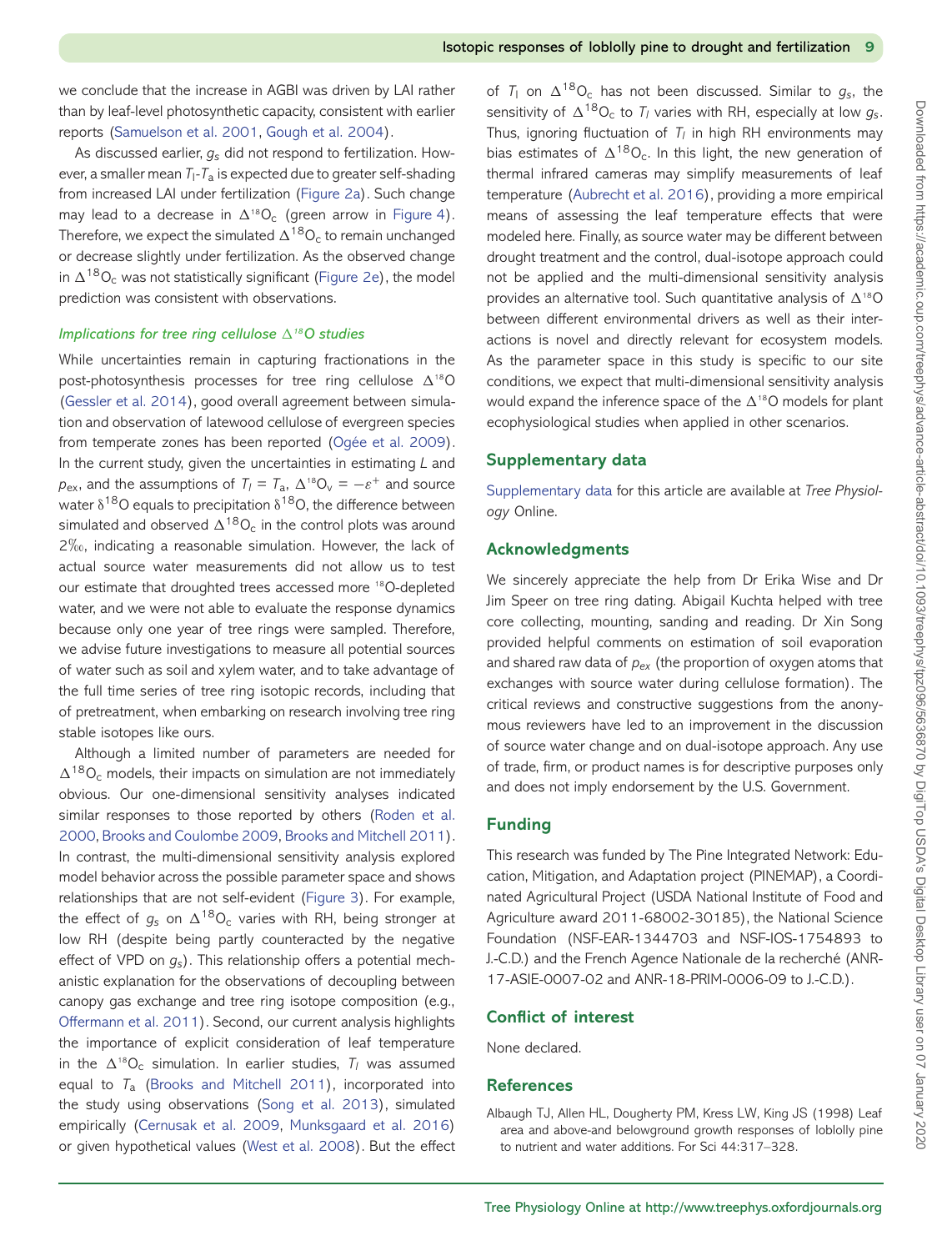- <span id="page-9-1"></span>Anderegg WRL, Schwalm C, Biondi F et al. (2015) Pervasive drought legacies in forest ecosystems and their implications for carbon cycle models. Science 349:528.
- <span id="page-9-32"></span>Aubrecht DM, Helliker BR, Goulden ML, Roberts DA, Still CJ, Richardson AD (2016) Continuous, long-term, high-frequency thermal imaging of vegetation: uncertainties and recommended best practices. Agric For Meteorol 228–229:315–326.
- <span id="page-9-5"></span>Bakker MR, Jolicoeur E, Trichet P, Augusto L, Plassard C, Guinberteau J, Loustau D (2009) Adaptation of fine roots to annual fertilization and irrigation in a 13-year-old *Pinus pinaster* stand. Tree Physiol 29:229–238.
- <span id="page-9-37"></span>Balster NJ, Marshall JD, Clayton M (2009) Coupling tree-ring  $\delta^{13}$ C and δ15N to test the effect of fertilization on mature Douglas-fir (*Pseudotsuga menziesii* var. *glauca*) stands across the interior northwest, USA. Tree Physiol 29:1491–1501.
- <span id="page-9-2"></span>Bansal S, Harrington CA, Gould PJ, St. Clair JB (2015) Climate-related genetic variation in drought-resistance of Douglas-fir (*Pseudotsuga menziesii*). Glob Chang Biol 21:947–958.
- <span id="page-9-15"></span>Barbour MM (2007) Stable oxygen isotope composition of plant tissue: a review. Funct Plant Biol 34:83–94.
- <span id="page-9-16"></span>Barbour MM, Farquhar GD (2000) Relative humidity- and ABA-induced variation in carbon and oxygen isotope ratios of cotton leaves. Plant Cell Environ 23:473–485.
- <span id="page-9-13"></span>Bartkowiak SM, Samuelson LJ, McGuire MA, Teskey RO (2015) Fertilization increases sensitivity of canopy stomatal conductance and transpiration to throughfall reduction in an 8-year-old loblolly pine plantation. For Ecol Manage 354:87–96.
- <span id="page-9-33"></span>Bates D, Mächler M, Bolker B, Walker S (2015) Fitting linear mixedeffects models using lme4. J Stat Softw 67:1–48.
- <span id="page-9-34"></span>Bracho R, Vogel JG, Will RE et al. (2018) Carbon accumulation in loblolly pine plantations is increased by fertilization across a moisture availability gradient. For Ecol Manag 424:39–52.
- <span id="page-9-8"></span>Brooks JR, Coulombe R (2009) Physiological responses to fertilization recorded in tree rings: isotopic lessons from a long-term fertilization trial. Ecol Appl 19:1044–1060.
- <span id="page-9-18"></span>Brooks JR, Mitchell AK (2011) Interpreting tree responses to thinning and fertilization using tree-ring stable isotopes. New Phytol 190:770–782.
- <span id="page-9-19"></span>Campbell GS, Norman JM (1998) An introduction to environmental biophysics. Springer-Verlag, New York, NY, USA.
- <span id="page-9-26"></span>Cernusak LA, Farquhar GD, Pate JS (2005) Environmental and physiological controls over oxygen and carbon isotope composition of Tasmanian blue gum, *Eucalyptus globulus*. Tree Physiol 25: 129–146.
- <span id="page-9-40"></span>Cernusak LA, Winter K, Turner BL (2009) Physiological and isotopic ( $\delta^{13}$ C and  $\delta^{18}$ O) responses of three tropical tree species to water and nutrient availability. Plant Cell Environ 32: 1441–1455.
- <span id="page-9-17"></span>Cernusak LA, Barbour MM, Arndt SK et al. (2016) Stable isotopes in leaf water of terrestrial plants. Plant Cell Environ 39: 1087–1102.
- <span id="page-9-9"></span>Chaves MM, Pereira JS, Maroco J, Rodrigues ML, Ricardo CPP, Osorio ML, Ccarvalho I, Faria T, Pinheiro C (2002) How plants cope with water stress in the field? Photosynthesis and growth. Ann Bot 89:907–916.
- <span id="page-9-29"></span>Cheesman AW, Cernusak LA (2017) Infidelity in the outback: climate signal recorded in  $\Delta^{18}$ O of leaf but not branch cellulose of eucalypts across an Australian aridity gradient. Tree Physiol 37: 554–564.
- <span id="page-9-4"></span>Chen G, Yang Y, Robinson D (2013) Allocation of gross primary production in forest ecosystems: allometric constraints and environmental responses. New Phytol 200:1176–1186.
- <span id="page-9-38"></span>Cornejo-Oviedo EH, Voelker SL, Mainwaring DB, Maguire DA, Meinzer FC, Brooks JR (2017) Basal area growth, carbon isotope discrimination, and intrinsic water use efficiency after fertilization of

Douglas-fir in the Oregon coast range. For Ecol Manage 389: 285–295.

- <span id="page-9-6"></span>Domec J-C, King JS, Ward E et al. (2015) Conversion of natural forests to managed forest plantations decreases tree resistance to prolonged droughts. For Ecol Manage 355:58–71.
- <span id="page-9-22"></span>Domec J-C, Noormets A, King JS, Sun GE, McNulty SG, Gavazzi MJ, Boggs JL, Treasure EA (2009) Decoupling the influence of leaf and root hydraulic conductances on stomatal conductance and its sensitivity to vapour pressure deficit as soil dries in a drained loblolly pine plantation. Plant Cell Environ 32:980–991.
- <span id="page-9-36"></span>Elhani S, Guehl J-M, Nys C, Picard J-F, Dupouey J-L (2005) Impact of fertilization on tree-ring  $\delta^{15}N$  and  $\delta^{13}C$  in beech stands: a retrospective analysis. Tree Physiol 25:1437–1446.
- <span id="page-9-7"></span>Farquhar GD, Ehleringer JR, Hubick KT (1989) Carbon isotope discrimination and photosynthesis. Ann Rev Plant Biol 40:503–537.
- <span id="page-9-25"></span>Farquhar GD, Cernusak LA, Barnes B (2007) Heavy water fractionation during transpiration. Plant Physiol 143:11–18.
- <span id="page-9-10"></span>Flexas J, Medrano H (2002) Drought-inhibition of photosynthesis in C3 plants: stomatal and non-stomatal limitations revisited. Ann Bot 89:183–189.
- <span id="page-9-11"></span>Flexas J, Bota J, Loreto F, Cornic G, Sharkey TD (2004) Diffusive and metabolic limitations to photosynthesis under drought and salinity in C<sub>3</sub> plants. Plant Biol 6:269-279.
- <span id="page-9-14"></span>Flexas J, Ribas-CarbÓ M, Diaz-Espejo A, GalmÉS J, Medrano H (2008) Mesophyll conductance to CO<sub>2</sub>: current knowledge and future prospects. Plant Cell Environ 31:602–621.
- <span id="page-9-3"></span>Fox TR, Allen HL, Albaugh TJ, Rubilar R, Carlson CA (2007) Tree nutrition and forest fertilization of pine plantations in the southern United States. Southern J Appl For 31:5–11.
- <span id="page-9-28"></span>Gessler A, Brandes E, Buchmann N, Helle G, Rennenberg H, Barnard RL (2009) Tracing carbon and oxygen isotope signals from newly assimilated sugars in the leaves to the tree-ring archive. Plant Cell Environ 32:780–795.
- <span id="page-9-30"></span>Gessler A, Ferrio JP, Hommel R, Treydte K, Werner RA, Monson RK (2014) Stable isotopes in tree rings: towards a mechanistic understanding of isotope fractionation and mixing processes from the leaves to the wood. Tree Physiol 34:796–818.
- <span id="page-9-23"></span>Gonzalez-Benecke CA, Martin TA (2010) Water availability and genetic effects on water relations of loblolly pine (*Pinus taeda*) stands. Tree Physiol 30:376–392.
- <span id="page-9-20"></span>Gonzalez-Benecke CA, Gezan SA, Albaugh TJ et al. (2014) Local and general above-stump biomass functions for loblolly pine and slash pine trees. For Ecol Manage 334:254–276.
- <span id="page-9-39"></span>Gough CM, Seiler JR, Johnsen KH, Sampson DA (2004) Seasonal photosynthesis in fertilized and nonfertilized loblolly pine. For Sci 50:1–9.
- <span id="page-9-21"></span>Granier A (1985) Une nouvelle méthode pour la mesure du flux de sève brute dans le tronc des arbres. Ann Sci For 42:193–200.
- <span id="page-9-35"></span>Grossiord C, Sevanto S, Dawson TE, Adams HD, Collins AD, Dickman LT, Newman BD, Stockton EA, McDowell NG (2017) Warming combined with more extreme precipitation regimes modifies the water sources used by trees. New Phytol 213:584–596.
- <span id="page-9-24"></span>Holmes RL (1983) Computer-assisted quality control in tree-ring dating and measurement. Tree Ring Bull 43:69–78.
- <span id="page-9-0"></span>Intergovernmental Panel on Climate Change (IPCC) (2014) Climate change 2014–impacts, adaptation and vulnerability: regional aspects. Cambridge University Press, New York, NY, USA.
- <span id="page-9-31"></span>Jarvis PG, McNaughton KG (1986) Stomatal control of transpiration: scaling up from leaf to region. Adv Ecol Res 15:1–49.
- <span id="page-9-27"></span>Keel SG, Weigt RB (2016) Simulating oxygen isotope ratios in tree ring cellulose using a dynamic global vegetation model. Biogeosci 13:3869.
- <span id="page-9-12"></span>King N, Seiler J, Fox T, Johnsen K (2008) Post-fertilization physiology and growth performance of loblolly pine clones. Tree Physiol 28:703–711.